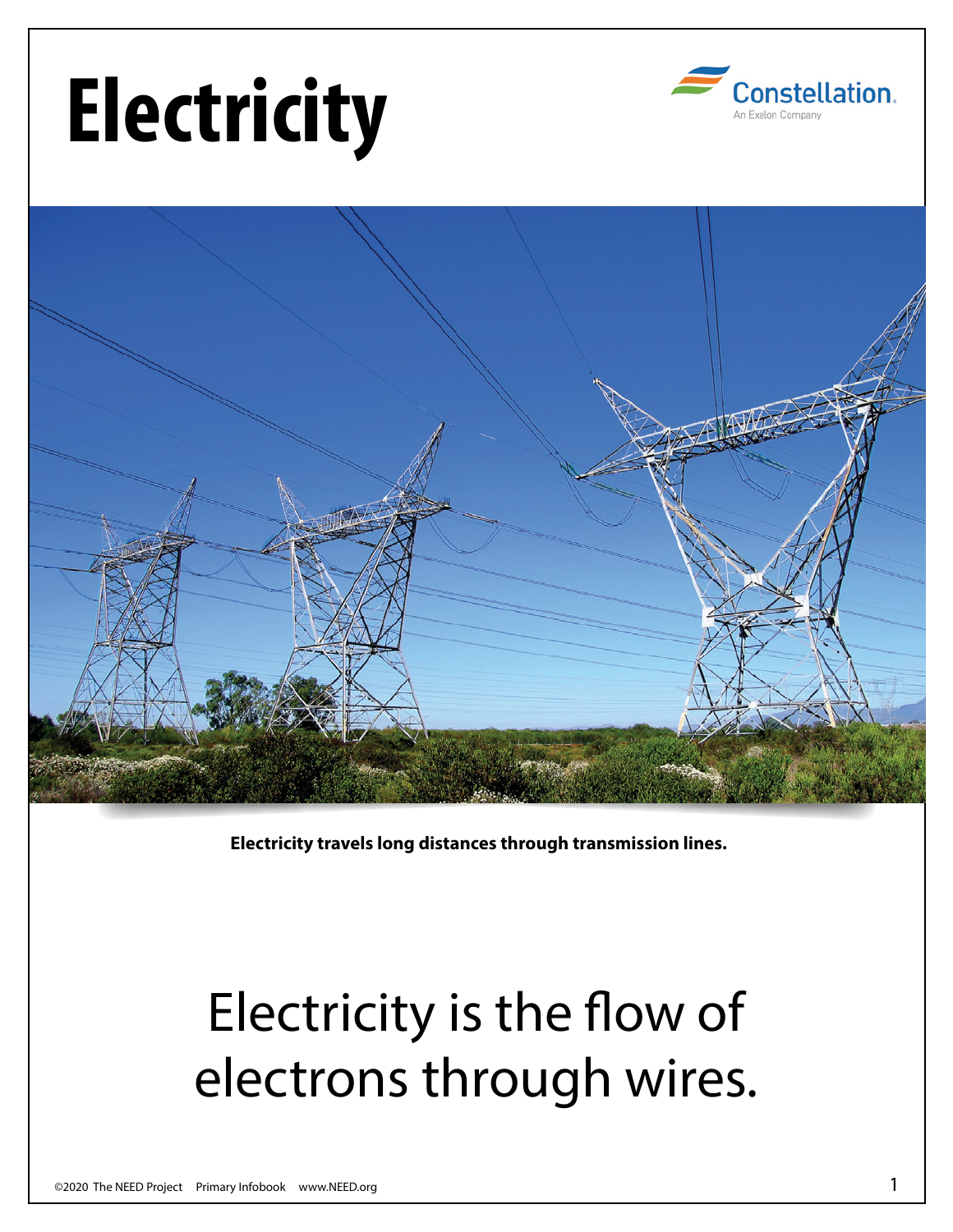## **Electricity** *TEACHER*

**Electricity** is a mysterious force. We cannot see it like we see the sun. We cannot hold it like we hold coal. We know when it is working, but it is hard to know exactly what it is. Electricity is simply moving **electrons**.

Electricity has been around forever. Lightning is electricity. It is electrons moving from one cloud to another or jumping to the ground.

Power plants use many fuels to make electricity. Most of our electricity comes from burning coal. Uranium, natural gas, wind, hydropower, biomass, and oil are also used to make electricity.

From a power plant, electricity flows through **transmission lines** held up by **power towers**. The transmission lines carry large amounts of electricity to **electric poles** in cities and towns. **Distribution lines** carry small amounts of electricity from the electric poles to houses and businesses.

Electricity does a lot of work for us. We use it many times each day. It lights, warms, and cools our homes. It runs our TVs, DVDs, video games, computers, and refrigerators. It cooks our food and washes the dishes. It mows our lawns and charges our cell phones. It can even run our cars. We use more electricity every year.

Electricity can be dangerous though. It can cause fires and injuries, even death. Here are some rules for using electricity safely:

- **1.** Do not insert anything into an outlet except a plug.
- **2.** Do not pull on the cord to unplug an appliance, hold the plug and pull.
- **3.** Dry your hands before you plug in or unplug a cord.
- **4.** If a plug is broken or a cord is cut or worn, do not use it.
- **5.** Do not plug too many cords into one outlet.
- **6.** Keep appliances away from water. Do not use a hair dryer if there's water in any nearby sink.
- **7.** If there is a big storm, turn off the TV and computer.
- **8.** Do not touch any power lines outside.
- **9.** Some power lines are buried underground. Dial 811 before you dig. If you are digging and find a wire, do not touch it.
- **10.** Do not fly a kite or climb a tree near a power line.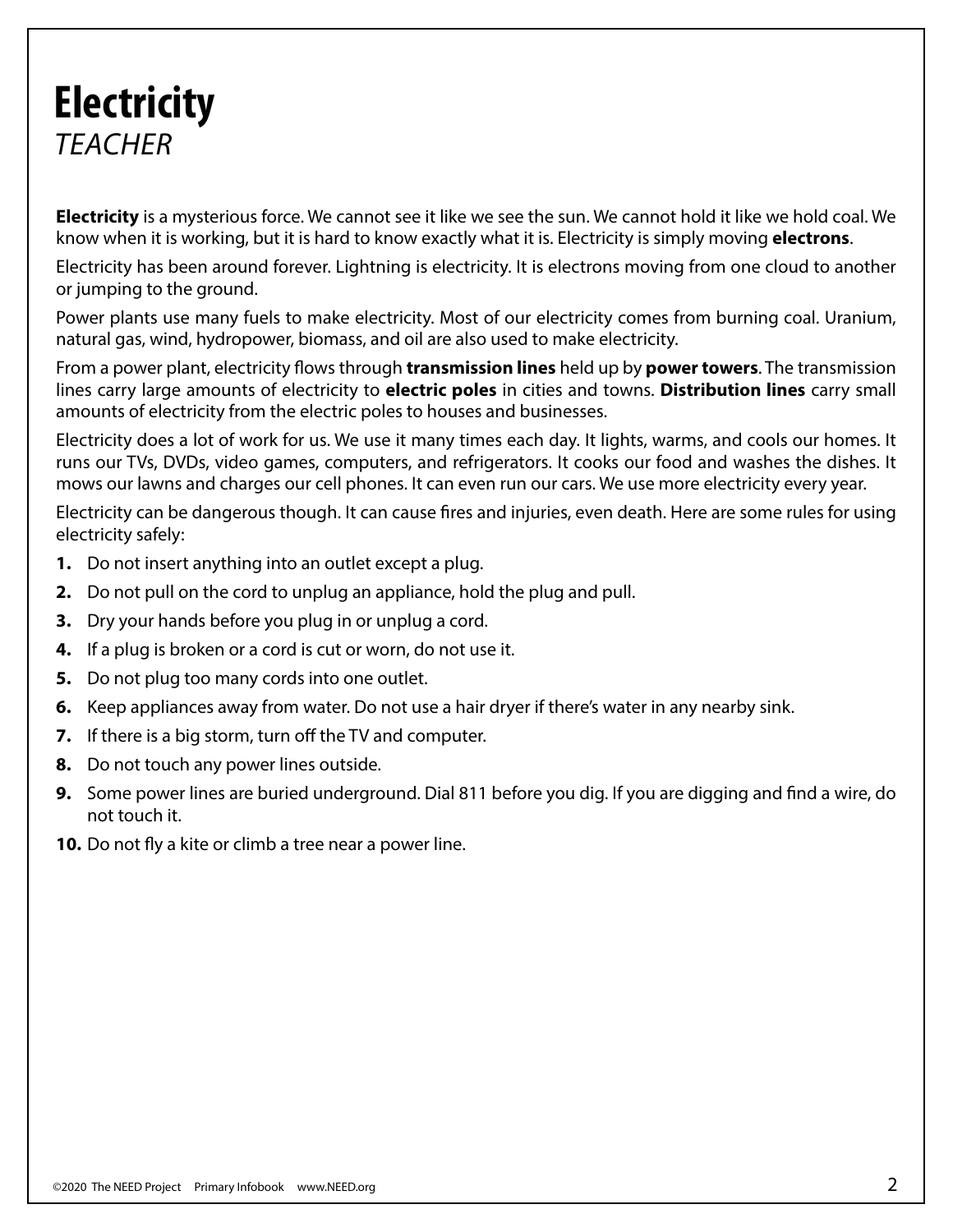

TV



**Clothes Washer**



**Computer**

## We use electricity many times every day.